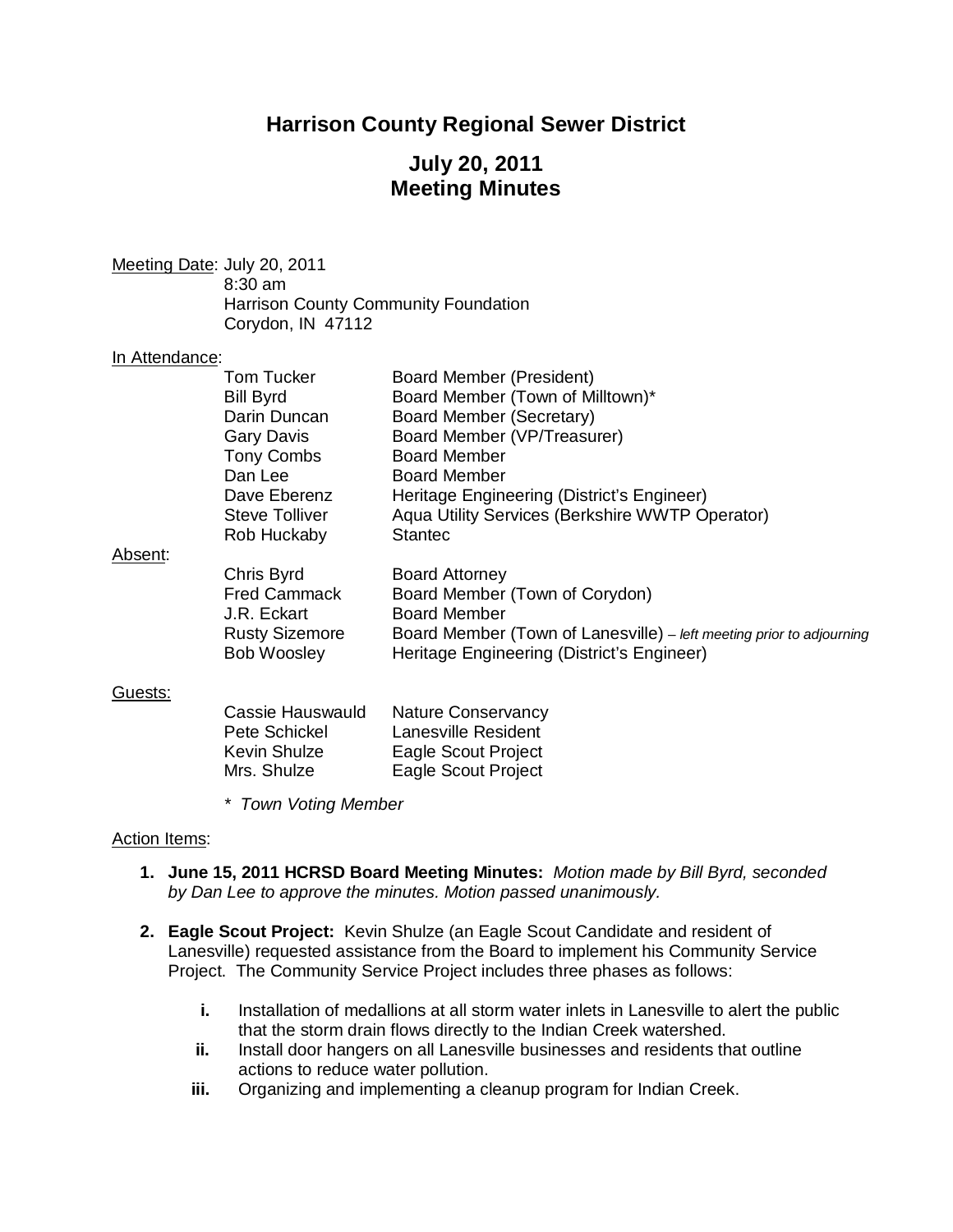HCRSD Mtg Minutes July 20, 2011 Page 2 of 4

.

Kevin requested that the HCRSD provide \$200.00 to purchase the medallions for the storm water inlets. The request was discussed and found to be commensurate with the district's mission statement. *Tony Combs made a motion to fund the medallions and Darin Duncan seconded it. The motion passed unanimously.* Kevin offered to have the HCRSD logo incorporated into the medallions. The Board stated that the HCRSD did not have a logo but would develop one and email it to Kevin at [kvnschulze150@gmail.com.](mailto:kvnschulze150@gmail.com)

**3. Section 319 Grant:** (This Agenda Item was discussed out of sequence for the benefit of Kevin and Mrs. Shultze) Rob Huckaby provided an overview of the grant application submitted to Harrison County Community Foundation. The revised grant application requests a total of \$89,500 to fund the installation of Storm Water Control Best Management Practices at Lanesville and Corydon school campuses. Rob described the components of the project and stressed that it included a strong educational element. Darin Duncan and Rob confirmed that the Lanesville and Cordon School Superintendants fully support this project. Visitors commented on the project supporting the efforts of the Board.

## **4. New Salisbury EDA Grant Update:**

- **i.** Dave Eberenz reported that official word has still not been received on the outcome of the grant application.
- **ii.** Property owner Update letters were issued on June 17, 2011.<br>**iii.** Heritage is to submit final plans to Darin Duncan and Dan Lee
- Heritage is to submit final plans to Darin Duncan and Dan Lee on or before July 29, 2011.
- **5. Lanesville Service Boundary and Agreement:** No report on this item as Chris Byrd was absent. This issue will be addressed at the August meeting.

## **6. Berkshire WWTP:**

- **i. Operations Report.** Steve Tolliver reviewed the June operations report. No issues reported. Plant is in compliance for the month. *A motion was made by Gary Davis, seconded by Tony Combs to approve the report. Motion passed unanimously.*
- **ii. WWTP Tank Painting.** Bill Byrd asked Steve Tolliver about the status of and need for painting at the plant. Steve stated that they can paint at anytime but the decision to paint had been delayed until the status of the grant was determined (the Grant Project includes painting the existing wastewater treatment plant). After discussion the decision was made to delay any painting until September by which time the status of the grant should be known and there will still be decent painting weather. The Board asked Steve to provide a proposal for painting all above ground equipment and tankage.
- **iii. Aqua Utility Services, LLC Invoice.** Darin Duncan asked if the work included in Aqua Utility Services, LLC's Invoice number 981 was actually performed in April (or was the work performed in May). Steve Tolliver will check on this and report back to the Board.
- **iv. IDEM Permit Renewal.** The NPDES Permit Renewal Application has been submitted to IDEM. The draft permit should be issued in October or November.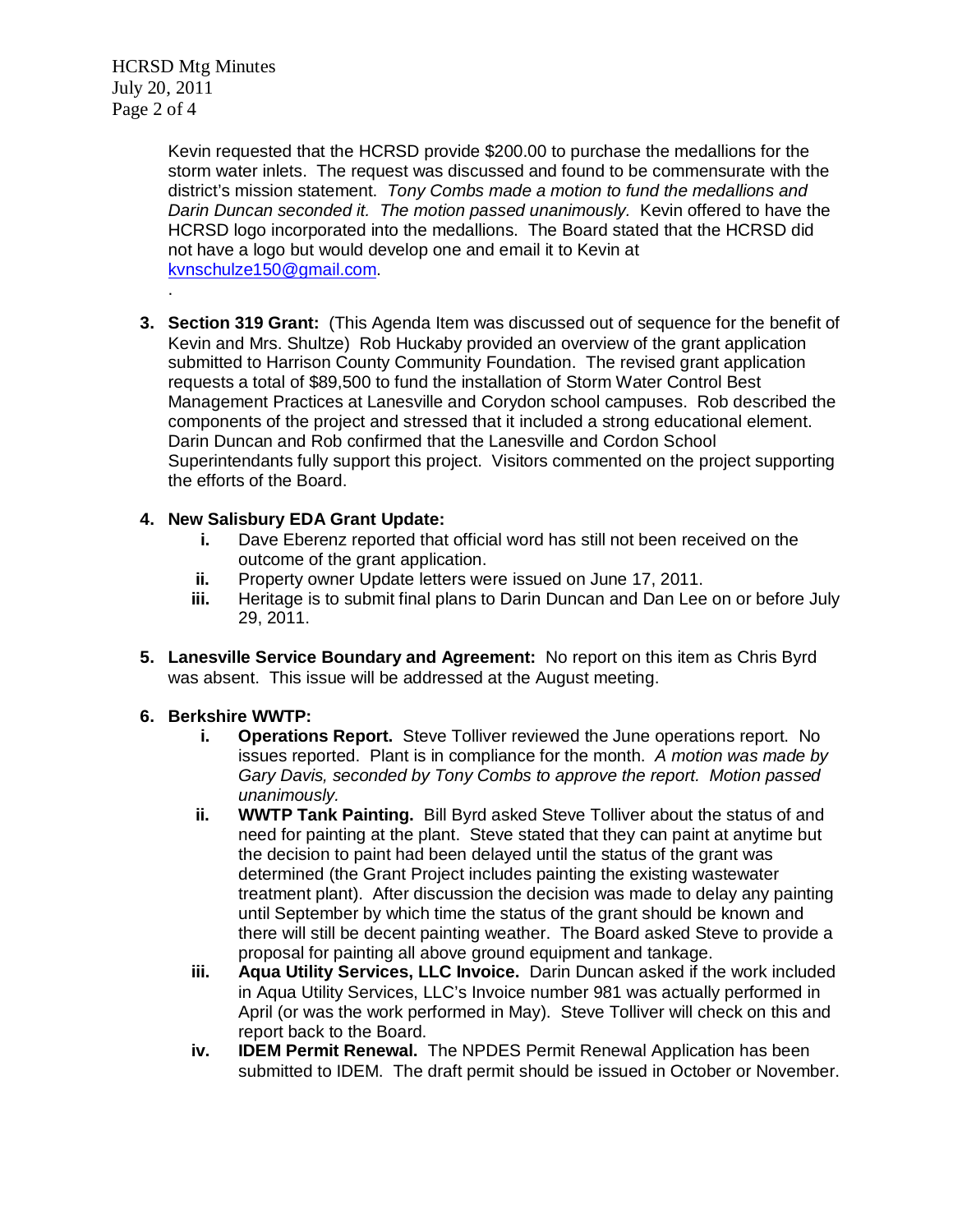HCRSD Mtg Minutes July 20, 2011 Page 3 of 4

## **7. Treasurer's Report:**

**i.** *A motion was made by Gary Davis, seconded by Bill Byrd, to approve the following invoices. Motion passed unanimously.*

| a. Town of Corydon - June sewer charges            | \$6,116.19 |
|----------------------------------------------------|------------|
| b. Aqua Utility Services - July operating contract | \$2,281.40 |
| c. Aqua Utility Services - Service call            | \$972.81   |
| d. Aqua Utility Services - Sludge hauling          | \$1,740.00 |
|                                                    |            |

- e. Harrison County REMC Power charges \$871.79
- f. Heritage/Stantec Operating Budget (Acct. No. 02) \$1,683.70
- **ii.** Gary reported that SSK was two payments behind and that he had adjusted the posting period for sludge hauling costs to reflect the actual month in which they were incurred. Gary also reported that the District is currently operating its' WWTP at a \$3,000 deficit for the year. The majority of this deficit is related to higher than anticipated sludge disposal costs.
- **iii.** The Hospital has installed a flow meter on the supply water to their cooling system (water that passes trough this meter is not discharged to the sewer system and the meter readings are used to adjust the sewer bill accordingly). With this meter in operation it is estimated that the District's revenues from the hospital will be reduced by approximately \$200/month, during the cooling season.
- **iv.** *A motion was made by Dan Lee, seconded by Darin Duncan to approve the June Treasurer's report. Motion passed unanimously*.
- **8. District Budget Report.** Dave Eberenz provided an overview of the draft budget for the District for the remainder of 2011 (August through December) and for 2012. The draft budgets are summarized as follows:

### **2011 Budget (Funds Remaining August through December)**

| Operating Budget (Account .02):           |                              | Current<br><b>Balance</b><br>\$23,000 | Anticipated<br><b>Expenditures</b><br>\$15,000 | <b>Anticipated Balance</b><br>at End of 2011<br>\$8,000 |
|-------------------------------------------|------------------------------|---------------------------------------|------------------------------------------------|---------------------------------------------------------|
| Projects Budget (Account .03):            |                              | \$44,000                              | \$44,000                                       | \$0                                                     |
| 2012 Budget                               | Carry Over<br><b>Balance</b> | Anticipated<br><b>Expenditures</b>    | <b>Budget Request</b><br>Amount                | <b>Anticipated Balance</b><br>at End of 2012            |
| <b>Operating Budget:</b><br>(Account .02) | \$8,000                      | \$38,500                              | \$30,500                                       | \$0                                                     |
| Projects Budget:<br>Account .03)          | \$0                          | \$21,000                              | \$21,000                                       | \$0                                                     |

**i. Funding for the Storm Water Demonstration Projects.** Darin Duncan suggested that the 2012 Projects Budget be modified to include funds for all or a portion of the Storm Water Demonstration Projects in the event they do not receive grant funds. Conversation ensued and consensus was reached that if the Projects do not receive grant funding, the 2012 Budget may be revised to include all or a portion of the Project Costs.